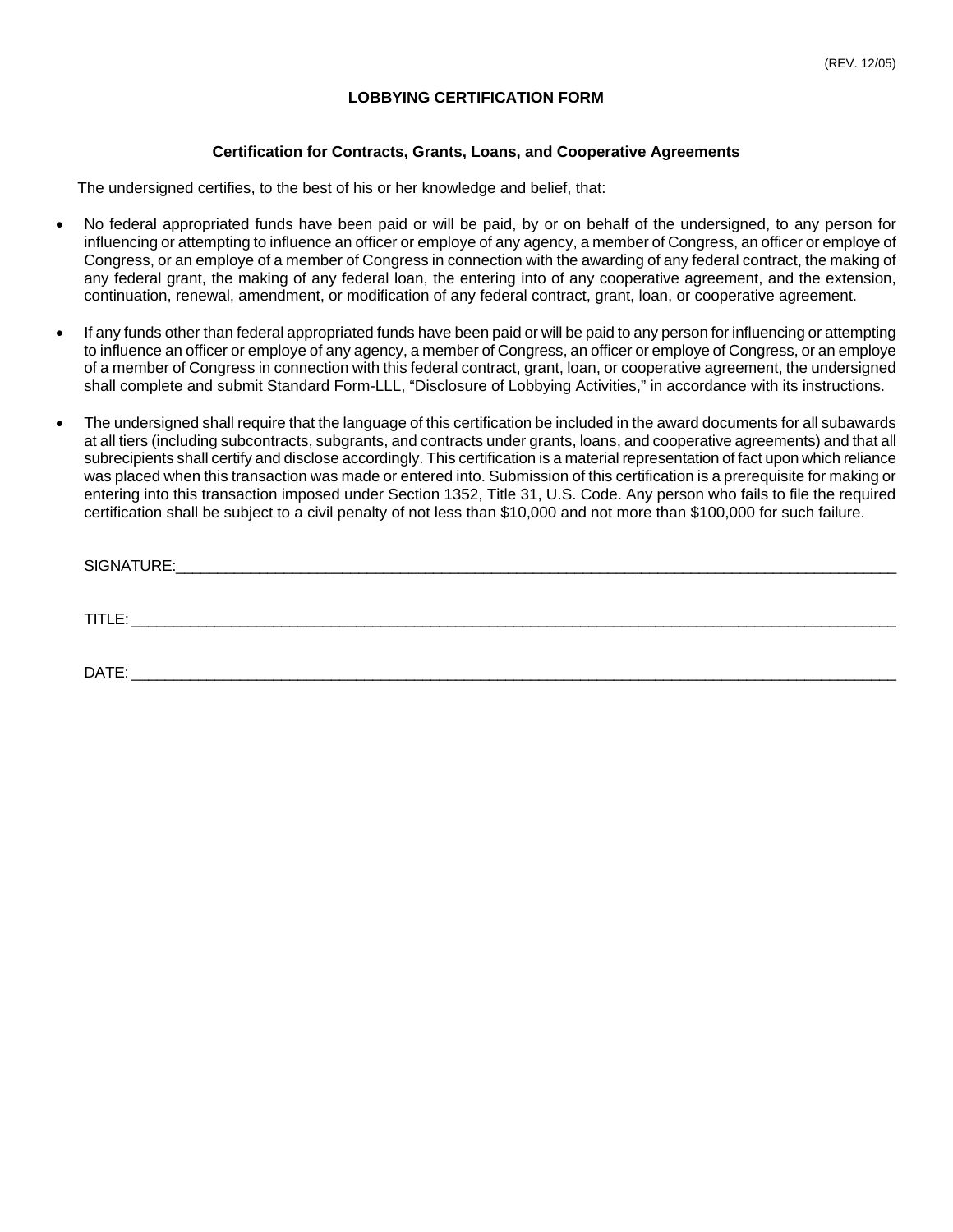# **DISCLOSURE OF LOBBYING ACTIVITIES**

#### Complete this form to disclose lobbying activities pursuant to 31 U.S.C. 1352 (See reverse for public burden disclosure)

| 1.                                                                                                                                                                                                                                                                                                                                                                                                                                                                                                                                                                                                                              | <b>Type of Federal Action:</b>                                                                                             | <b>Status of Federal Action:</b><br>2.        |                                                                                                                     | 3.<br><b>Report Type:</b>                                                                                                             |
|---------------------------------------------------------------------------------------------------------------------------------------------------------------------------------------------------------------------------------------------------------------------------------------------------------------------------------------------------------------------------------------------------------------------------------------------------------------------------------------------------------------------------------------------------------------------------------------------------------------------------------|----------------------------------------------------------------------------------------------------------------------------|-----------------------------------------------|---------------------------------------------------------------------------------------------------------------------|---------------------------------------------------------------------------------------------------------------------------------------|
|                                                                                                                                                                                                                                                                                                                                                                                                                                                                                                                                                                                                                                 | contract<br>a.<br>Grant<br>b.<br>cooperative agreement<br>c.<br>d.<br>loan<br>loan guarantee<br>е.<br>f.<br>loan insurance | a.<br>initial award<br>b.<br>post-award<br>C. | bid/offer/application                                                                                               | initial filing<br>a.<br>material change<br>b.<br>For Material Change Only:<br>year<br>quarter<br>date of last report ________________ |
| 4.                                                                                                                                                                                                                                                                                                                                                                                                                                                                                                                                                                                                                              | Name and Address of Reporting Entity:                                                                                      |                                               | 5.<br>of Prime:                                                                                                     | If Reporting Entity in No. 4 is Subawardee, Enter Name and Address                                                                    |
|                                                                                                                                                                                                                                                                                                                                                                                                                                                                                                                                                                                                                                 | Subawardee Tier<br>Prime                                                                                                   | $(T$ (if known)                               |                                                                                                                     |                                                                                                                                       |
|                                                                                                                                                                                                                                                                                                                                                                                                                                                                                                                                                                                                                                 |                                                                                                                            |                                               |                                                                                                                     |                                                                                                                                       |
| Congressional District, if known:                                                                                                                                                                                                                                                                                                                                                                                                                                                                                                                                                                                               |                                                                                                                            | Congressional District, if known:             |                                                                                                                     |                                                                                                                                       |
| 6.                                                                                                                                                                                                                                                                                                                                                                                                                                                                                                                                                                                                                              | <b>Federal Department/Agency:</b>                                                                                          |                                               | <b>Federal Program Name/Description:</b><br>7.                                                                      |                                                                                                                                       |
|                                                                                                                                                                                                                                                                                                                                                                                                                                                                                                                                                                                                                                 |                                                                                                                            |                                               |                                                                                                                     |                                                                                                                                       |
| 8.                                                                                                                                                                                                                                                                                                                                                                                                                                                                                                                                                                                                                              | Federal Action Number, if known:                                                                                           |                                               | Award Amount, if known:<br>9.                                                                                       |                                                                                                                                       |
|                                                                                                                                                                                                                                                                                                                                                                                                                                                                                                                                                                                                                                 | 10. a. Name and Address of Lobbying Registrant                                                                             |                                               | \$<br>b.                                                                                                            | Individual Performing Services (including address if different from                                                                   |
|                                                                                                                                                                                                                                                                                                                                                                                                                                                                                                                                                                                                                                 | (if individual, last name, first name, MI):                                                                                |                                               |                                                                                                                     | 10a) (last name, first name, MI)                                                                                                      |
| Information requested through this form is authorized by title 31<br>11<br>U.S.C., section 1352. This disclosure of lobbying activities is a<br>material representation of fact upon which reliance was placed<br>by the tier above when this transaction was made or entered<br>into. This disclosure is required pursuant to 31 U.S.C. 1352.<br>This information will be reported to the Congress semi-annually<br>and will be available for public inspection. Any person who fails<br>to file the required disclosure shall be subject to a civil penalty<br>of not less than \$10,000 and not more than \$100,000 for each |                                                                                                                            | Signature:                                    | <u> 2002 - Johann Johann Barn, mars eta bat erroman eta bat erroman erroman ezkin erroman ezkin erroman ezkin e</u> |                                                                                                                                       |
|                                                                                                                                                                                                                                                                                                                                                                                                                                                                                                                                                                                                                                 |                                                                                                                            | Print Name:                                   |                                                                                                                     |                                                                                                                                       |
|                                                                                                                                                                                                                                                                                                                                                                                                                                                                                                                                                                                                                                 |                                                                                                                            | Title:                                        |                                                                                                                     |                                                                                                                                       |
|                                                                                                                                                                                                                                                                                                                                                                                                                                                                                                                                                                                                                                 | such failure.                                                                                                              |                                               | Telephone No.:                                                                                                      | Date:                                                                                                                                 |
|                                                                                                                                                                                                                                                                                                                                                                                                                                                                                                                                                                                                                                 | <b>Federal Use Only</b>                                                                                                    |                                               |                                                                                                                     | Authorized for Local Reproduction<br>Standard Form - LLL                                                                              |